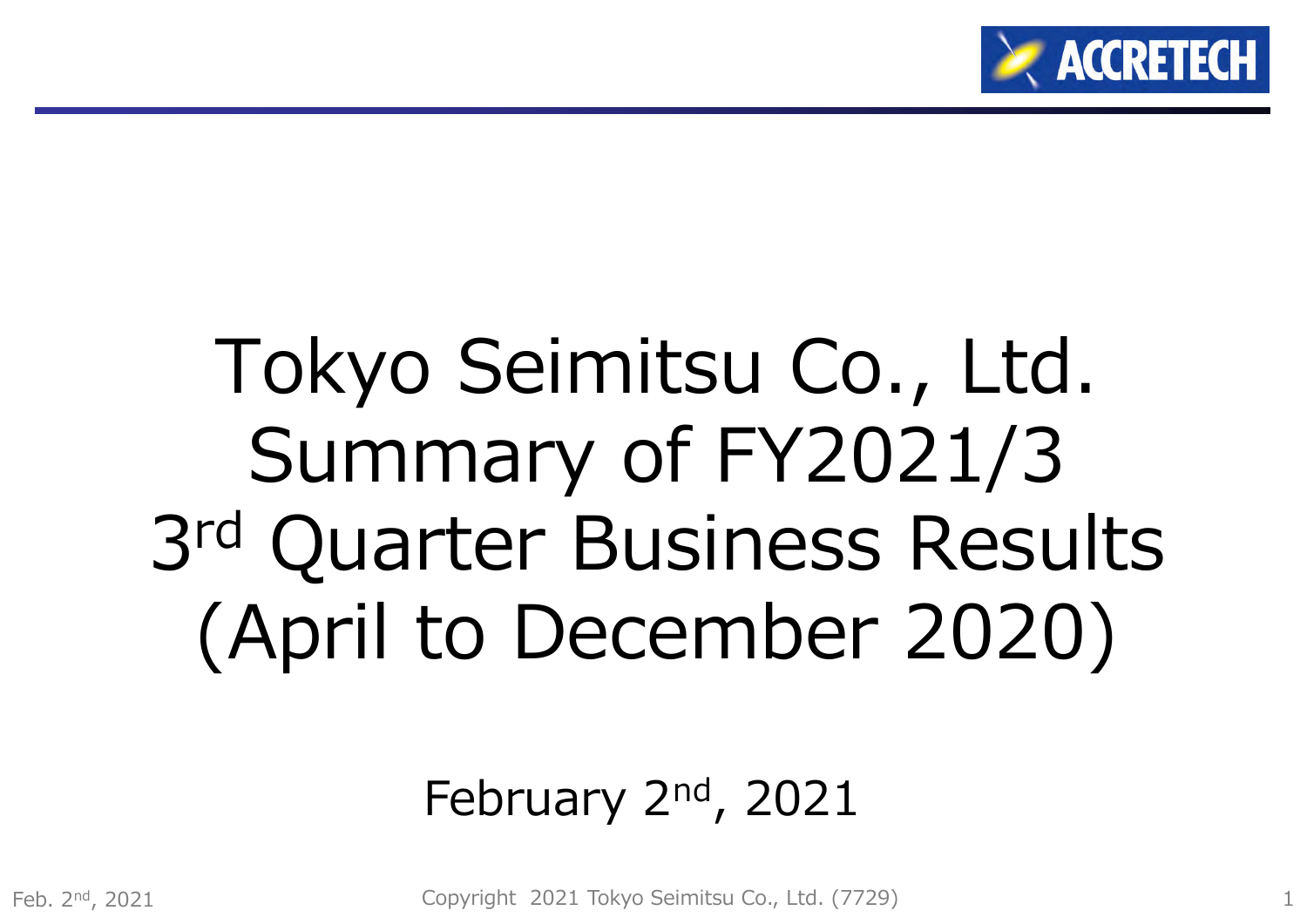

#### $\blacklozenge$ **Cautionary Statement with respect to Forward-Looking Statements**

- $\blacklozenge$  This presentation data and information verbally provided contain "forward-looking statements" that are based on current best available information and policies.
- There are various factors such as world economic conditions and semiconductor/automobile market conditions which will directly and indirectly impact the Company's results in the future.
- $\blacklozenge$ As a result, future outcomes may differ from those projected in this presentation.

#### **Wordings and Data in presentation**

- $\blacklozenge$  Unless otherwise noted, "**SPE**" denotes our Semiconductor Production Equipment Business Segment, "**Metrology (or Metr.)**" denotes our Metrology Business Segment, "**Net profit**" denotes Net profit attributable to owner of the parent
- $\bullet$  Information listed in this presentation is summarized in Billions of Yen (**BJPY or B**) or percentage except as otherwise noted. As a result, there may be a case where the total of individual amount and total amounts in each matter may differ.

#### $\blacklozenge$ **Audit procedure**

 $\blacklozenge$ This presentation is not subject to audit procedures.

 $\blacklozenge$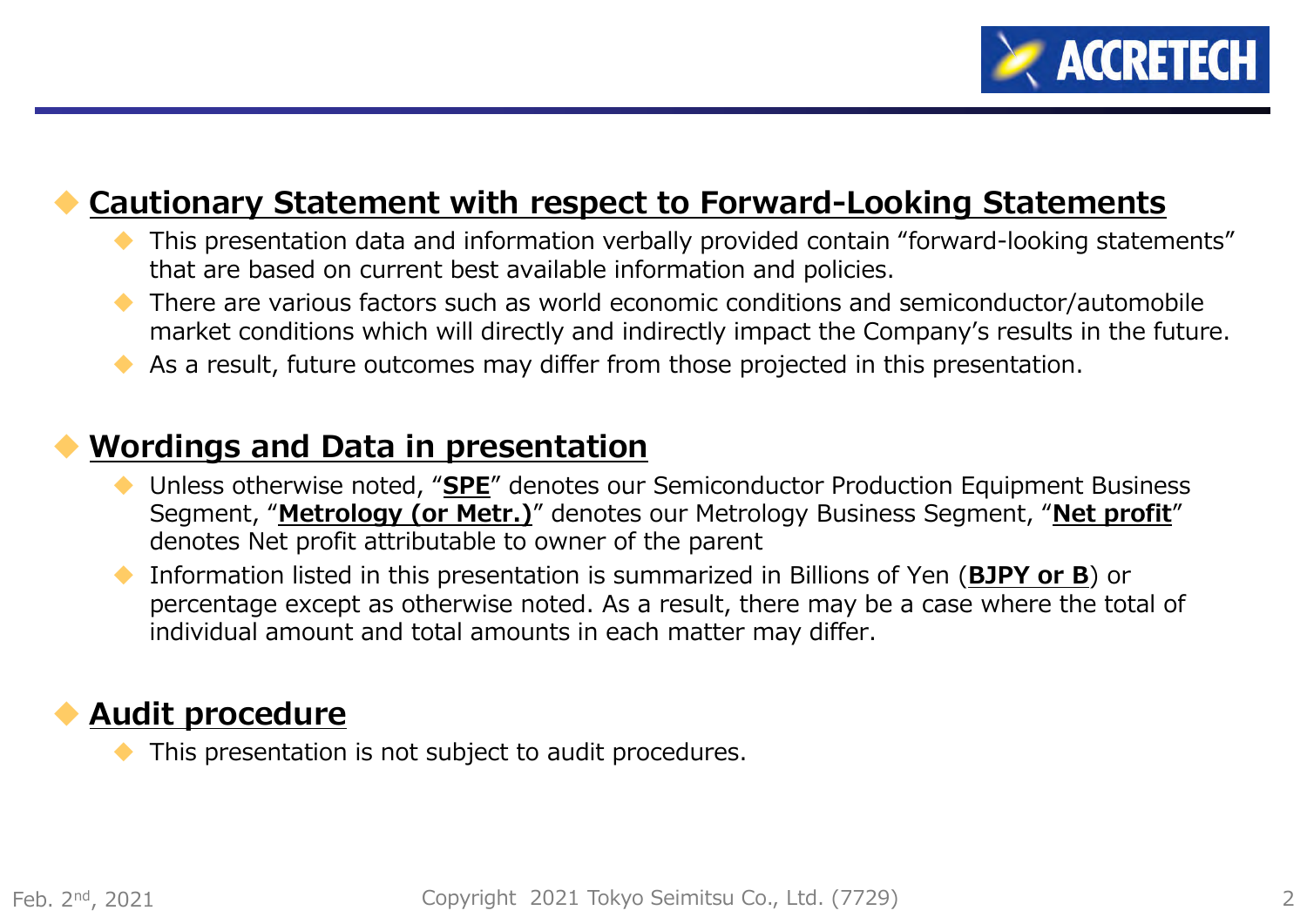## **FY2021/3 3Q Business Results**



| <b>Accumulated</b><br><b>Results (BJPY)</b> | FY2020/3     | FY2021/3     |            |  |  |  |
|---------------------------------------------|--------------|--------------|------------|--|--|--|
|                                             | <b>3Q</b>    | <b>30</b>    | <b>YoY</b> |  |  |  |
| <b>Orders</b>                               | 60.8         | 74.7         | $+23%$     |  |  |  |
| <b>Sales</b>                                | 64.2         | 66.7         | $+4%$      |  |  |  |
| <b>Operating Profit</b><br>(OP Margin)      | 9.0<br>(14%) | 9.3<br>(14%) | $+4%$      |  |  |  |
| <b>Recurring Profit</b>                     | 9.2          | 9.4          | $+2%$      |  |  |  |
| <b>Net Profit</b>                           | 6.5          | 6.9          | $+6%$      |  |  |  |

| <b>Quarter (BJPY)</b>                  | <b>1Q</b>    | 2Q           | <b>3Q</b>    | 40           | 10           | 2Q           | <b>3Q</b>    | QoQ    | <b>YoY</b> |
|----------------------------------------|--------------|--------------|--------------|--------------|--------------|--------------|--------------|--------|------------|
| Orders                                 | 18.          | 19.6         | 22.5         | 26.8         | 18.7         | 21.0         | 35.1         | $+68%$ | $+56%$     |
| <b>Sales</b>                           | 18.0         | 24.0         | 22.2         | 23.7         | 21.1         | 24.0         | 21.6         | $-10%$ | $-3%$      |
| <b>Operating Profit</b><br>(OP Margin) | 1.8<br>(10%) | 3.8<br>(16%) | 3.4<br>(15%) | 3.3<br>(14%) | 3.2<br>(15%) | 3.1<br>(13%) | 3.0<br>(14%) | $-2%$  | $-10%$     |
| <b>Recurring Profit</b>                | 1.9          | 3.8          | 3.4          | 3.2          | 3.3          | 3.1          | 2.9          | $-4%$  | $-14%$     |
| Net Profit                             | 1.4          | 2.9          | 2.3          | 0.6          | 2.5          | 2.2          | 2.3          | $+3%$  | $-1\%$     |

 $\blacktriangleright$ Both Sales and OP increased YoY due to increased Sales for SPE segment.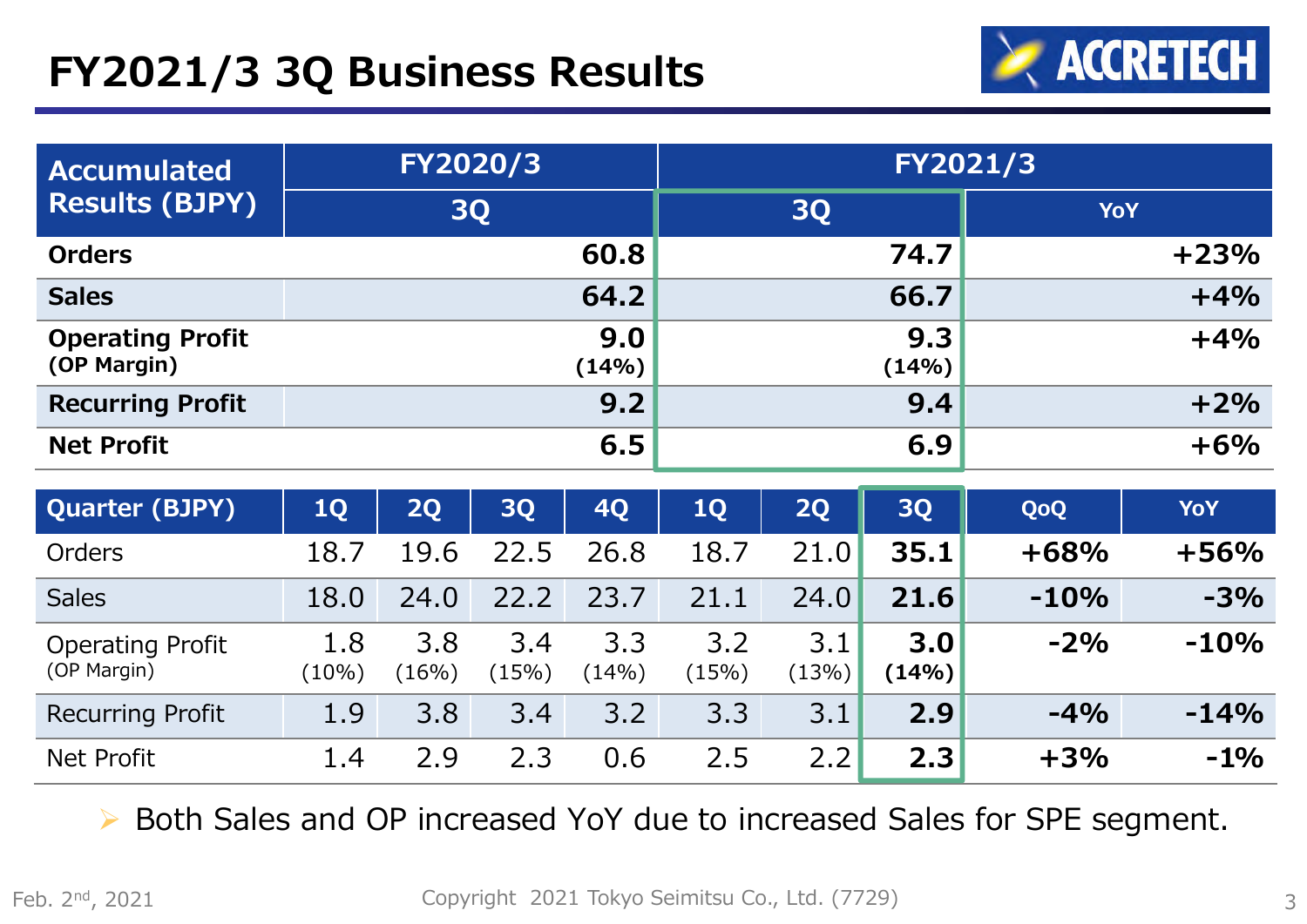

| <b>Segment Results</b>                 |                 |              | FY2020/3     |              | FY2021/3     |              |              |            |        |
|----------------------------------------|-----------------|--------------|--------------|--------------|--------------|--------------|--------------|------------|--------|
| (Accumulated,<br>BJPY)                 |                 |              | <b>3Q</b>    |              | <b>3Q</b>    |              |              | <b>YoY</b> |        |
| <b>Orders</b>                          |                 |              |              | 38.2         |              |              | 57.5         |            | $+50%$ |
| <b>Sales</b>                           |                 |              |              | 41.6         |              |              | 48.5         |            | $+17%$ |
| <b>Operating Profit</b><br>(OP Margin) |                 |              |              | 5.9<br>(14%) |              |              | 8.2<br>(17%) |            | $+40%$ |
| <b>Quarter (BJPY)</b>                  | <b>1Q</b>       | <b>2Q</b>    | 3Q           | <b>4Q</b>    | 1Q           | 2Q           | <b>3Q</b>    | 前四半期比      | 前年同期比  |
| Orders                                 | 10.7            | 12.2         | 15.4         | 19.5         | 12.9         | 15.9         | 28.7         | $+80%$     | $+87%$ |
| <b>Sales</b>                           | 11.7            | 15.9         | 14.1         | 14.6         | 15.4         | 18.0         | 15.1         | $-16%$     | $+7%$  |
| <b>Operating Profit</b><br>(OP Margin) | 1.4<br>$(12\%)$ | 2.4<br>(15%) | 2.1<br>(15%) | 2.0<br>(14%) | 2.8<br>(18%) | 2.9<br>(16%) | 2.5<br>(17%) | $-11%$     | $+20%$ |

**▶ 3Q Orders recorded quarterly peak.** 

Demand for China and electric components remained stable, and demand for display driver ICs, etc. also increased.

 $\triangleright$  Shipments and sales are almost as expected.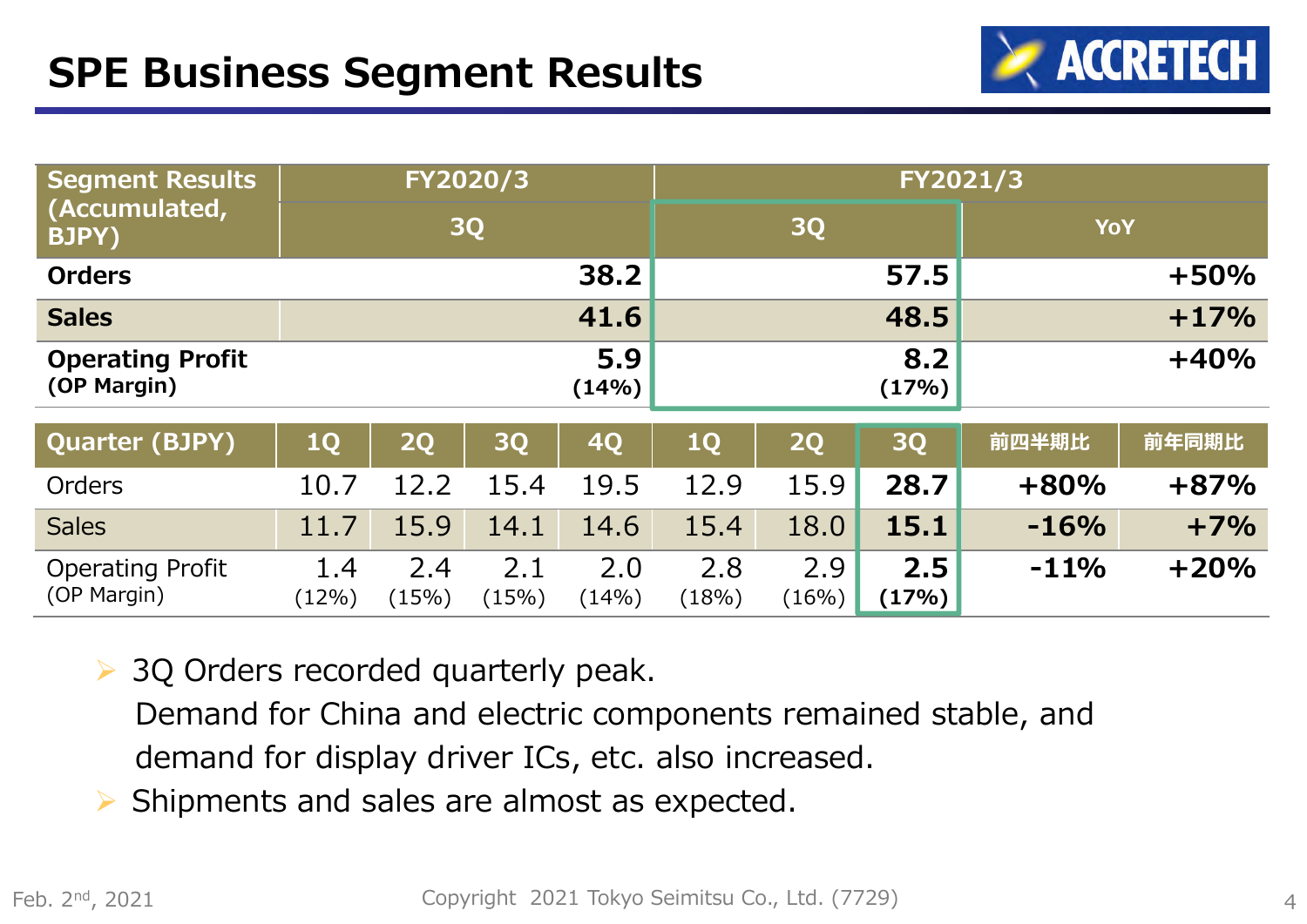### **SPE – Sales and OP**





Feb. 2<sup>nd</sup>, 2021

Copyright 2021 Tokyo Seimitsu Co., Ltd. (7729) 5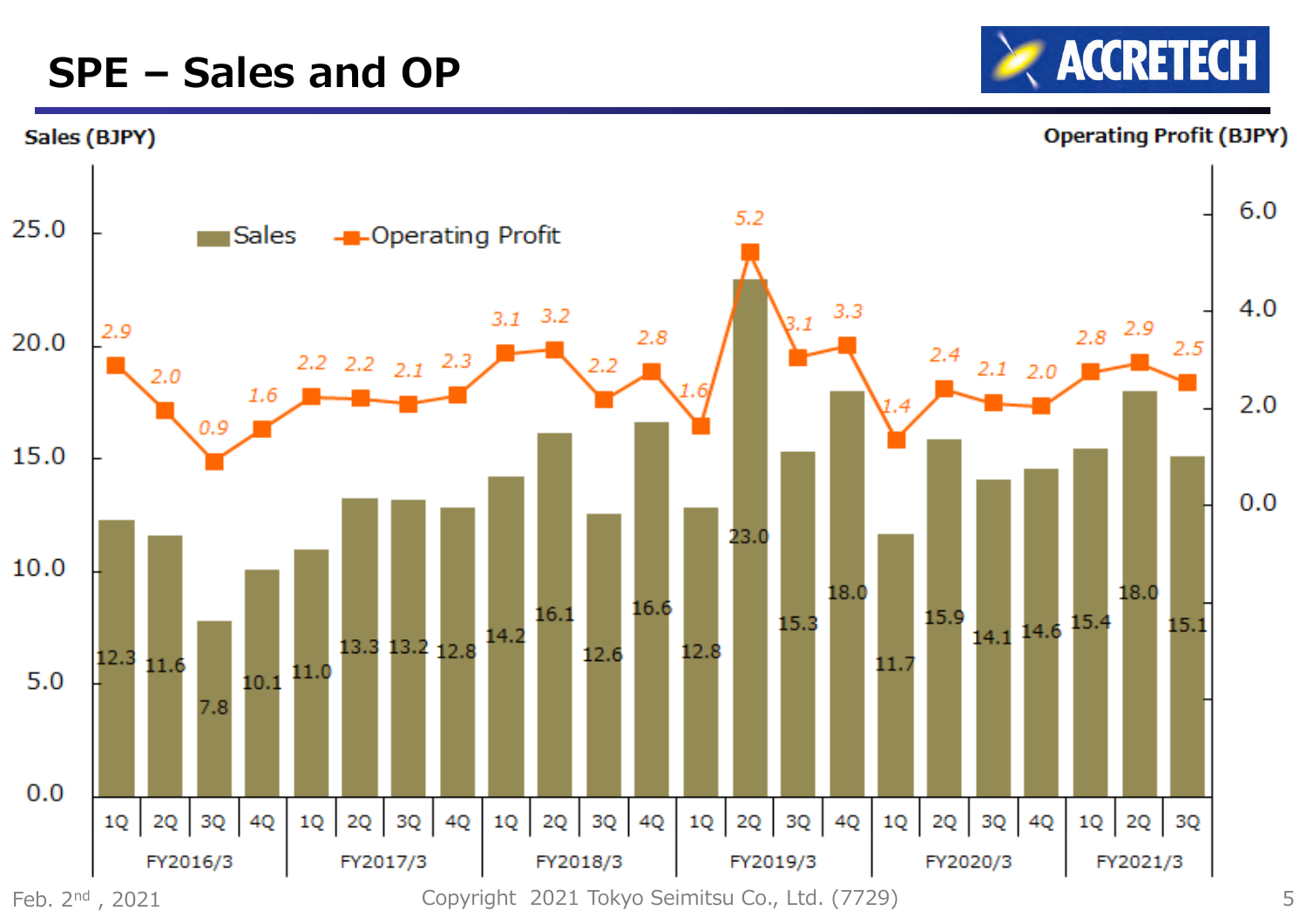## **SPE – Orders and Backlog**





Copyright 2021 Tokyo Seimitsu Co., Ltd. (7729)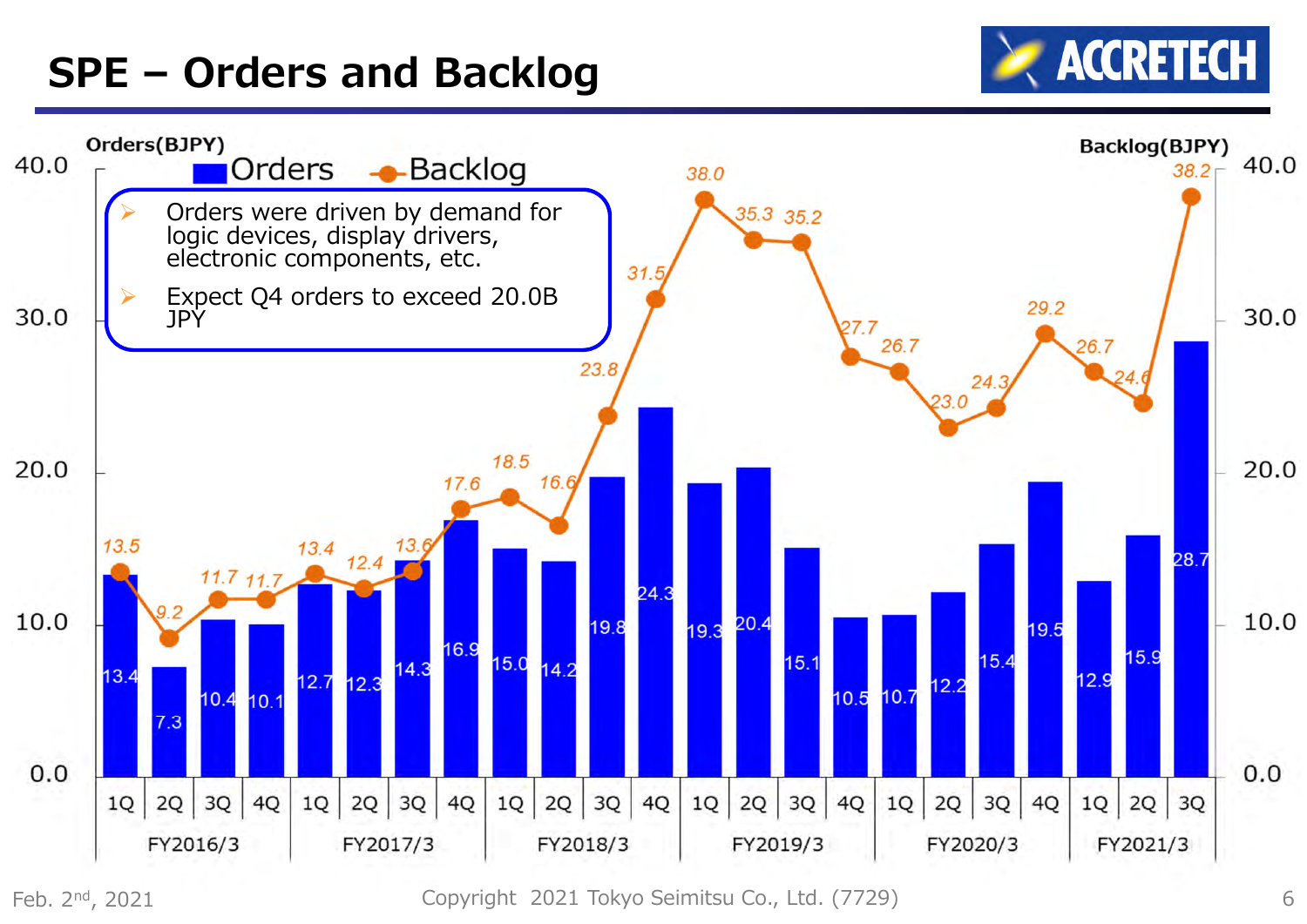## **Metrology Instruments Segment**



| Segment Results<br>(Accumulated,<br>BJPY) | FY2019/3     | FY2020/3    |            |  |  |  |
|-------------------------------------------|--------------|-------------|------------|--|--|--|
|                                           | <b>3Q</b>    | <b>3Q</b>   | <b>YoY</b> |  |  |  |
| <b>Orders</b>                             | 22.5         | 17.2        | $-24%$     |  |  |  |
| <b>Sales</b>                              | 22.6         | 18.2        | $-20%$     |  |  |  |
| <b>Operating Profit</b><br>(OP Margin)    | 3.1<br>(14%) | 1.1<br>(6%) | $-64%$     |  |  |  |

| Quarter(BJPY)                          | <b>10</b>   | <b>20</b>    | 30      | <b>40</b>    | 10          | <b>20</b>                | 30           | QoQ     | YoY    |
|----------------------------------------|-------------|--------------|---------|--------------|-------------|--------------------------|--------------|---------|--------|
| Orders                                 | 8.0         | 7.4          |         | 7.4          | 5.8         | 5.0                      | 6.4          | $+28%$  | $-9%$  |
| <b>Sales</b>                           | 6.3         |              | 8.2     | 9.1          | 5.6         | 6.1                      | 6.5          | $+7%$   | $-21%$ |
| <b>Operating Profit</b><br>(OP Margin) | 0.4<br>(7%) | 1.4<br>(17%) | $16\%)$ | ⊥⊥J<br>(14%) | 0.3<br>(6%) | 0.3 <sub>1</sub><br>(4%) | 0.5<br>(8% ) | $+100%$ | $-60%$ |

- Accumulated Sales and OP decreased YoY. Equipment demand decreased due to the impact by COVID-19.
- **▶ 3Q Orders and Sales increased QoQ.** Expect that restraint on equipment demand has bottomed out.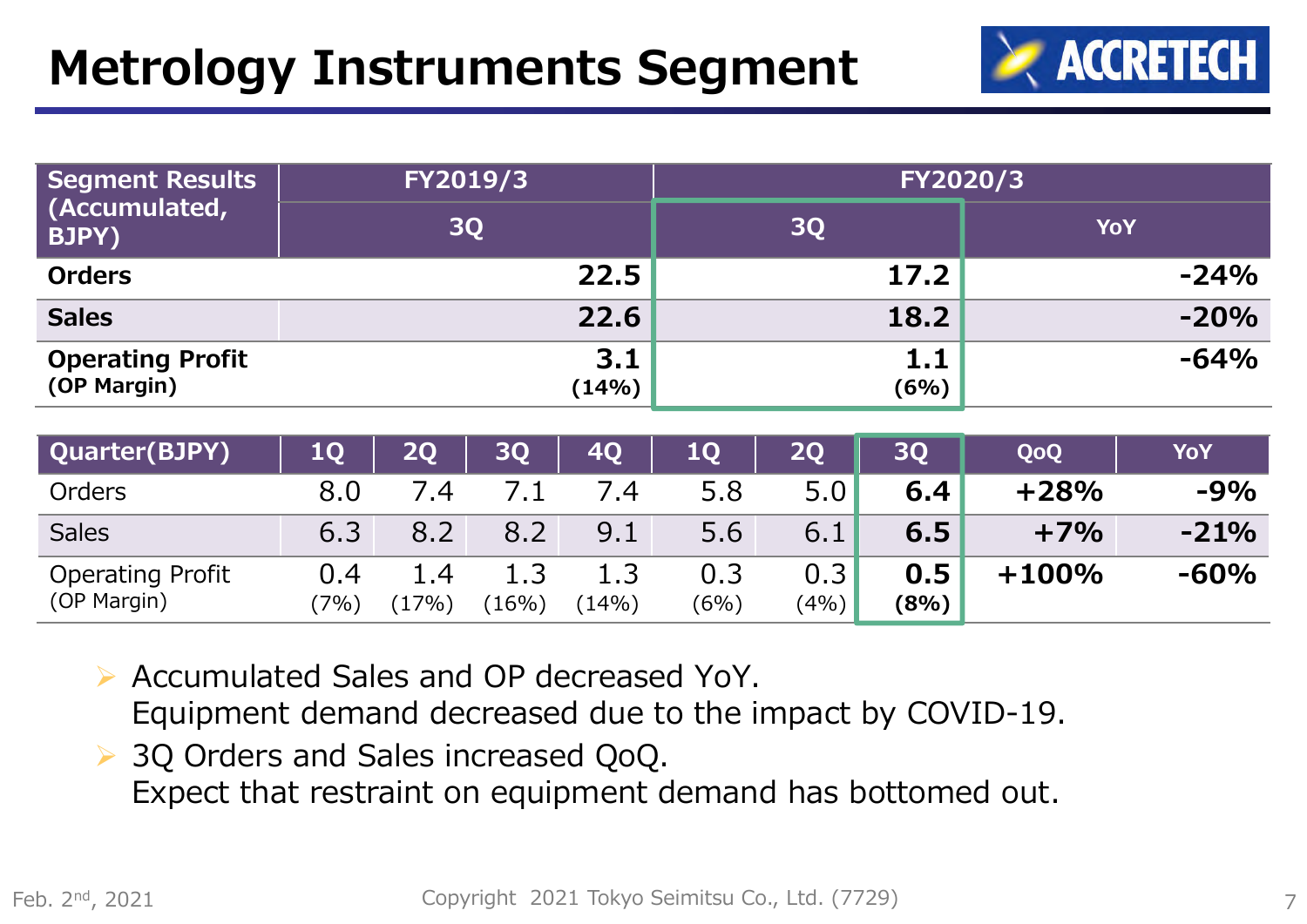# **ACCRETECH**

## **Metrology – Sales and OP**



Copyright 2021 Tokyo Seimitsu Co., Ltd. (7729)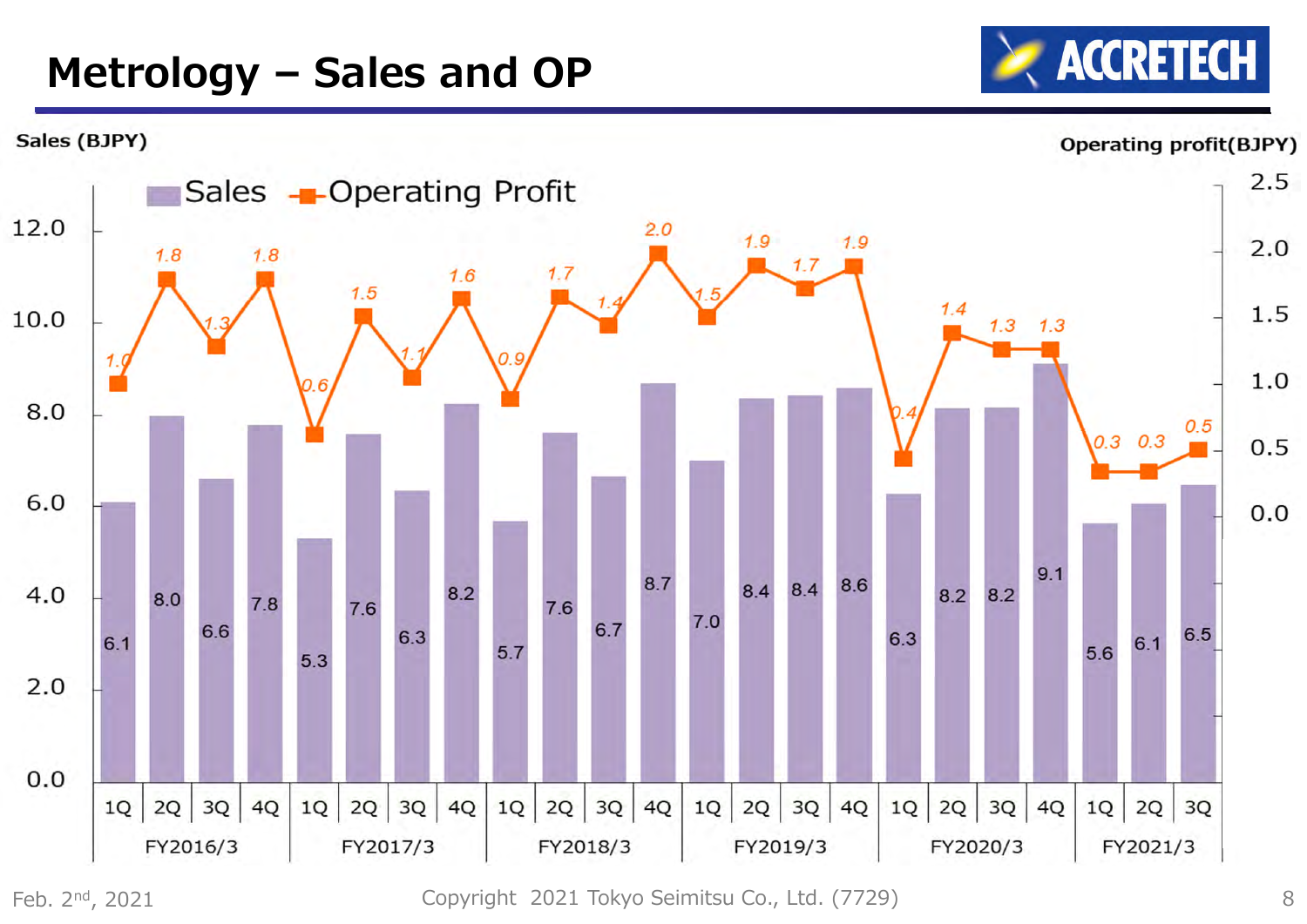### **Metrology – Orders and Backlog**





Copyright 2021 Tokyo Seimitsu Co., Ltd. (7729)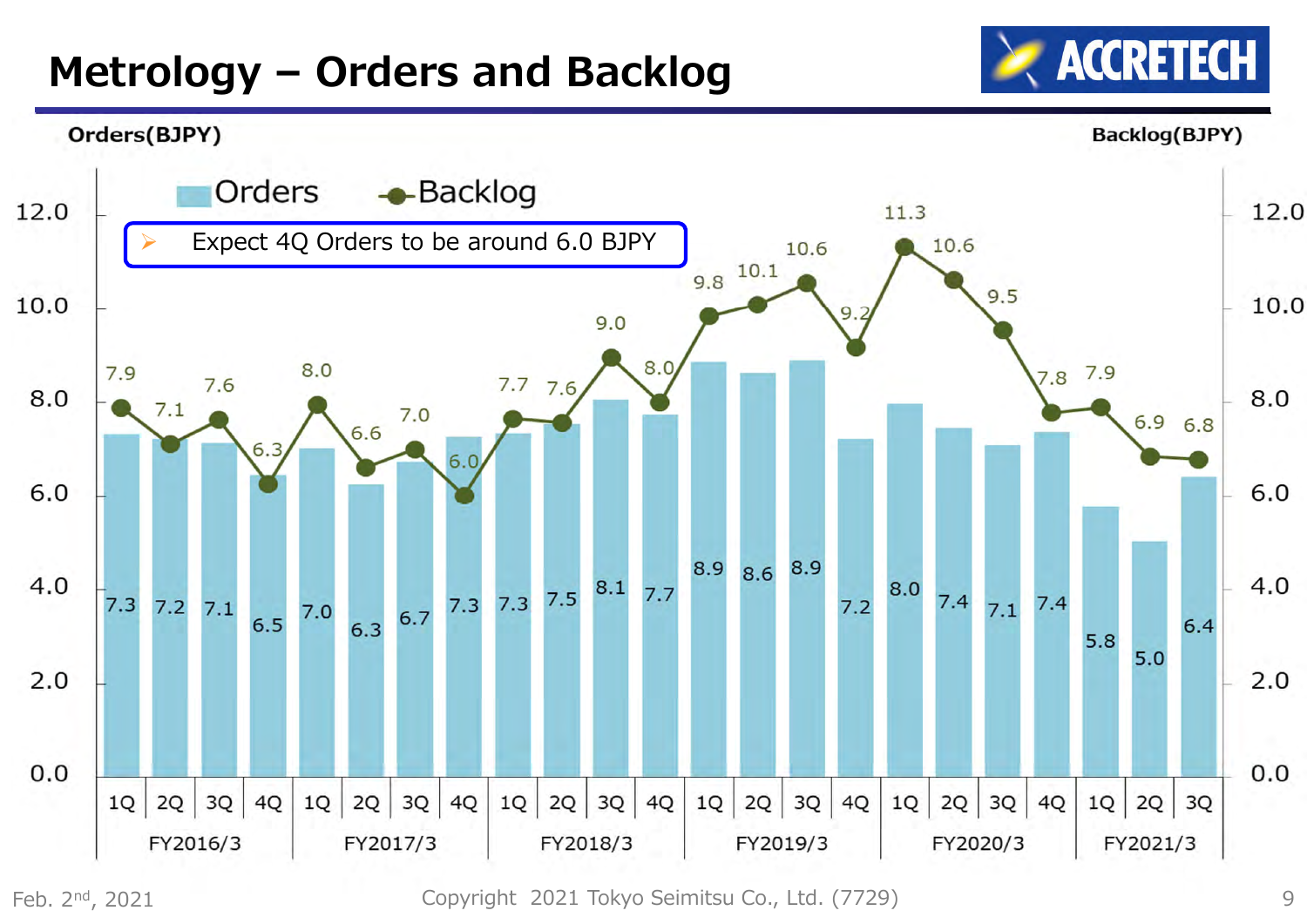#### **Balance Sheet**



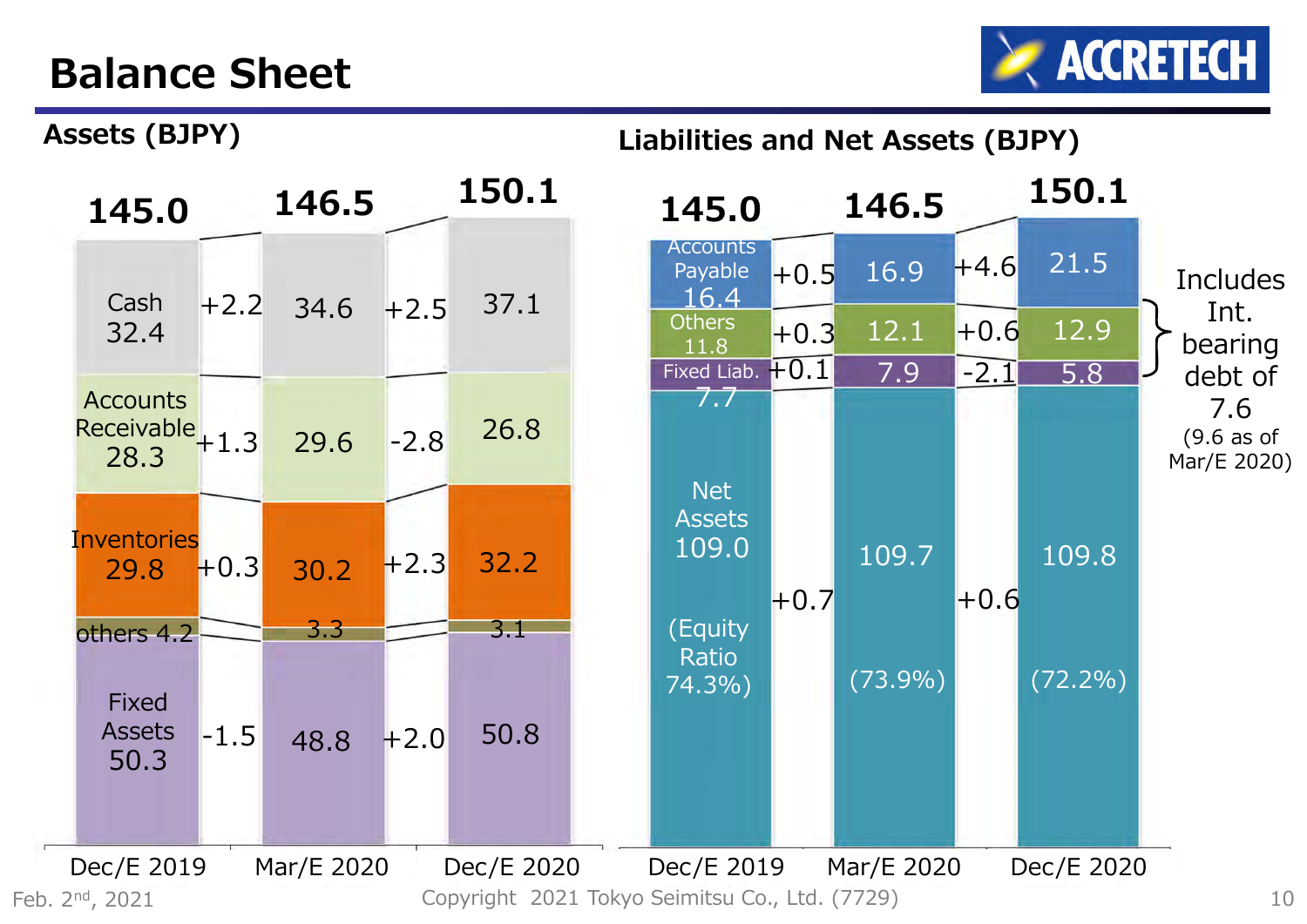

<sup>2&</sup>lt;sup>nd</sup>, 2021 **1988** 11 Copyright 2021 Tokyo Seimitsu Co., Ltd. (7729) **11** 2021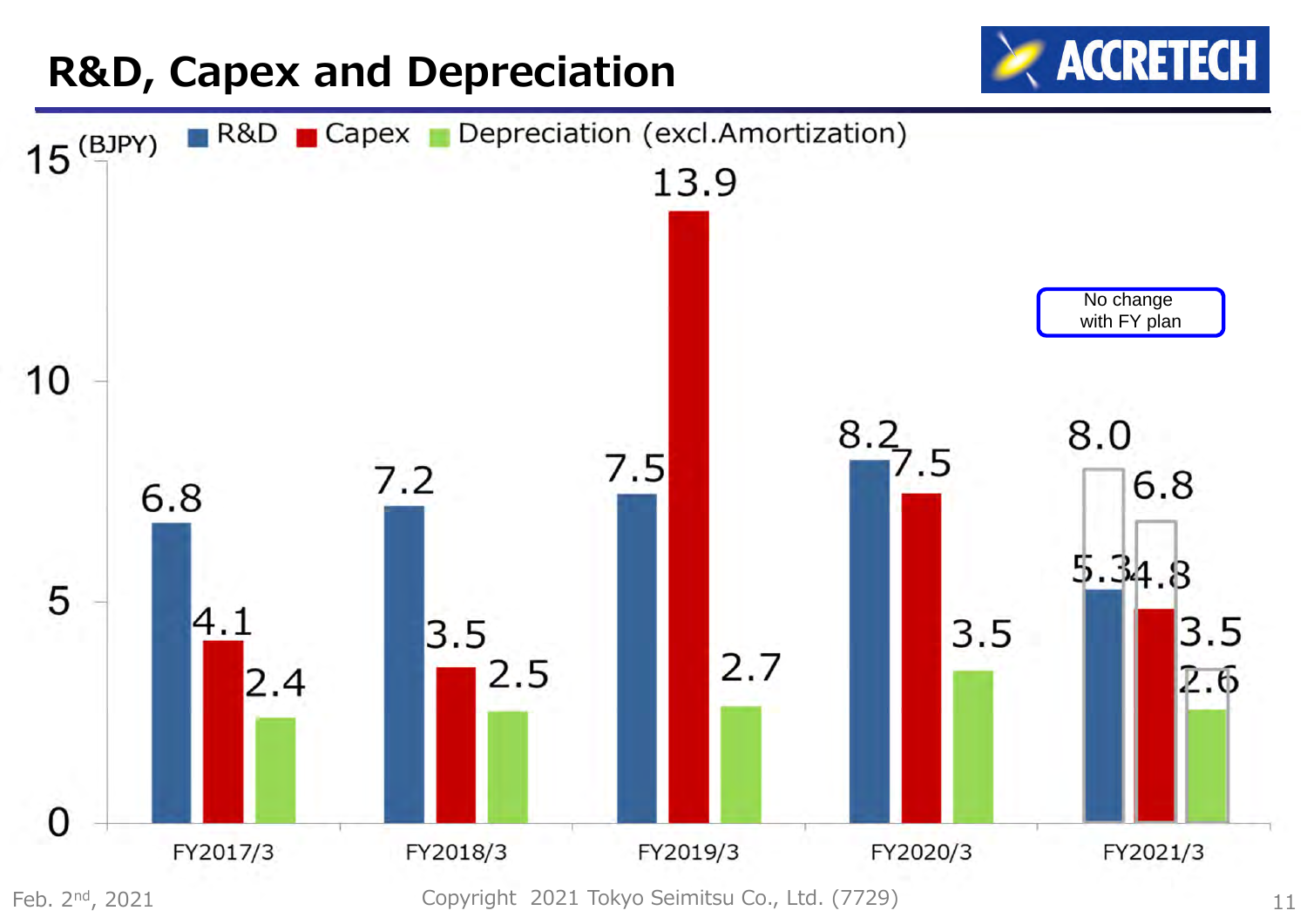## **FY2021/3 Forecast**



| <b>Full Year Results</b><br><b>And Forecast</b> |              | FY2020/3      | FY2021/3      |                      |          |
|-------------------------------------------------|--------------|---------------|---------------|----------------------|----------|
| (BJPY)                                          |              | <b>FY</b>     | FY(f)         | Vs prev.<br>Forecast | YoY      |
| <b>Sales</b>                                    |              | 87.9          | 92.0          | ±0                   | $+5%$    |
| <b>Operating Profit</b><br>(OP Margin)          |              | 12.3<br>(14%) | 13.2<br>(14%) | ±0                   | $+7%$    |
| <b>Recurring Profit</b>                         |              | 12.4          | 13.3          | ±0                   | $+8%$    |
| <b>Net Profit</b>                               |              | 7.2           | 10.0          | ±0                   | $+40%$   |
| <b>Dividend per Share</b>                       |              | <b>76 Yen</b> | 84Yen         | ±0                   | $+8$ Yen |
| Per Segment                                     |              |               |               |                      |          |
|                                                 | Orders       | 57.7          |               |                      |          |
| (SPE)                                           | <b>Sales</b> | 56.2          | 68.4          | ±0                   | $+22%$   |
|                                                 |              |               |               |                      |          |

| 'Motr | <i><u>Irdorc</u></i> | ാറ<br>--<br>____                                             |           |               |
|-------|----------------------|--------------------------------------------------------------|-----------|---------------|
|       |                      | $\begin{array}{c} \bullet \\ \bullet \\ \bullet \end{array}$ | 22<br>∠J⊤ | $\sim$ $\sim$ |

#### $\triangleright$  No change in forecast previously announced on November 11th, 2020.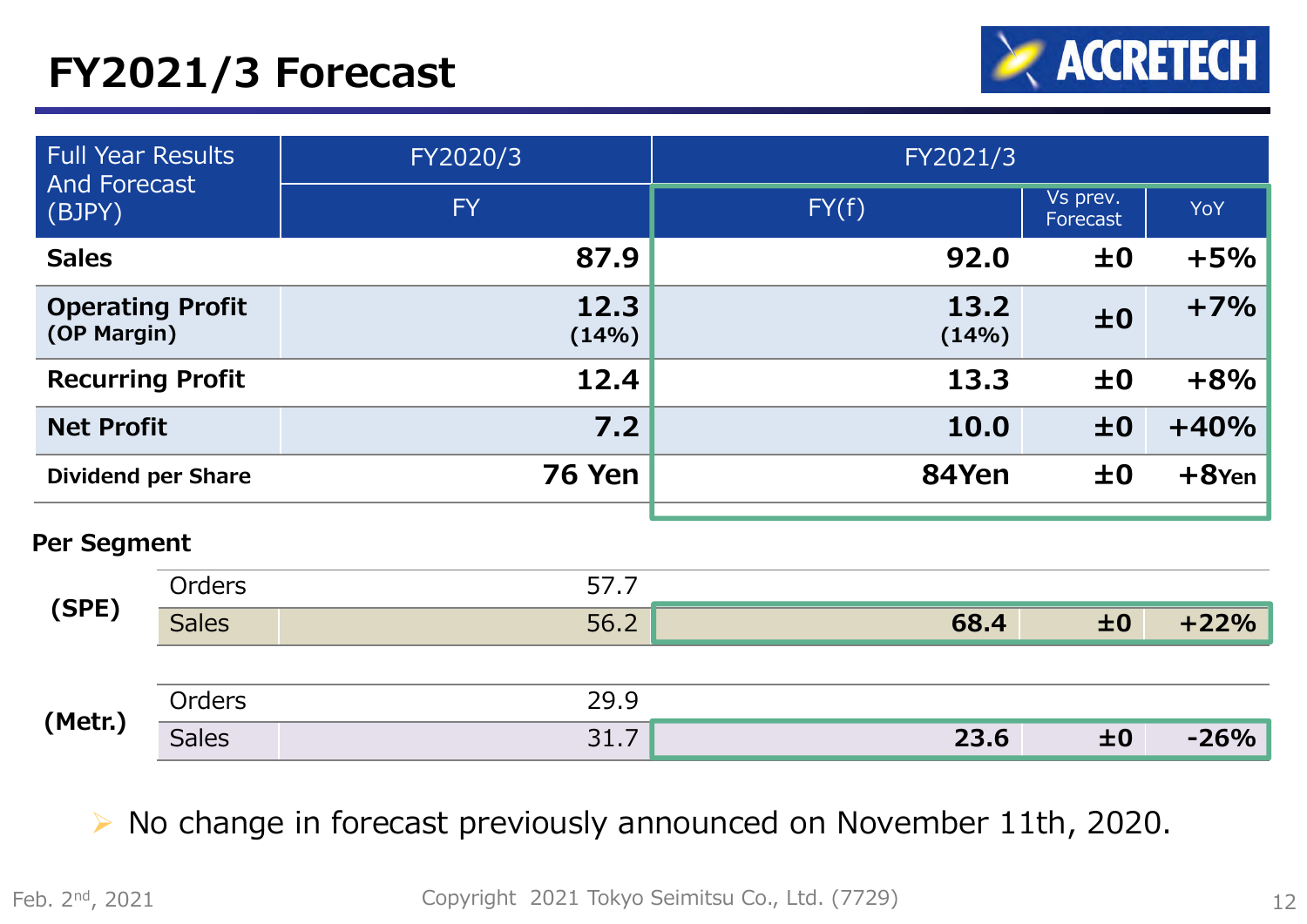



#### **https://www.accretech.jp/**

**https://ir.accretech.jp/ja/index.html**



Copyright 2021 Tokyo Seimitsu Co., Ltd. (7729) nd, 2021 13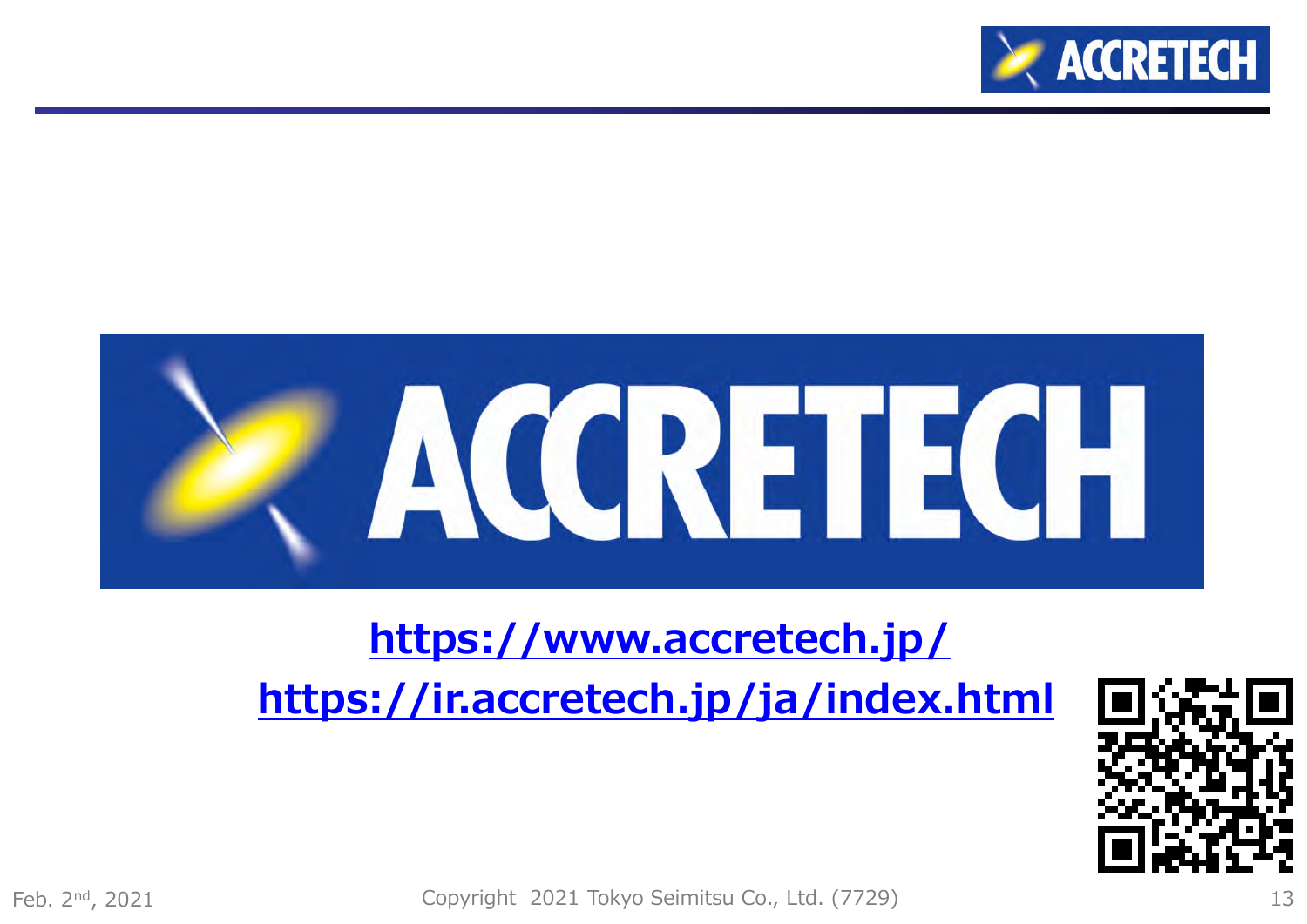

# **Supplementary Data**

Feb. 2<sup>nd</sup>, 2021

Copyright 2021 Tokyo Seimitsu Co., Ltd. (7729) nd, 2021 14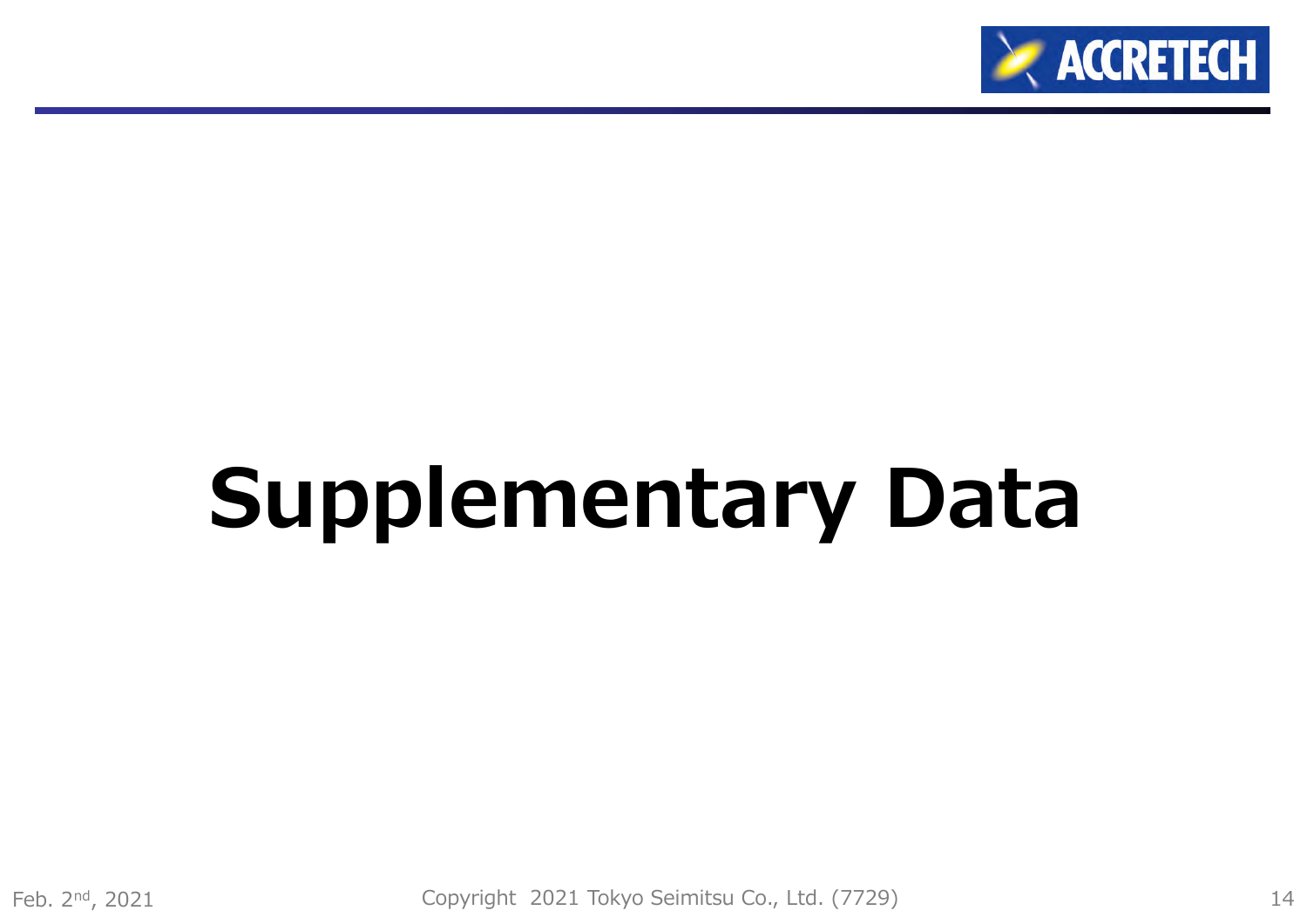# **Segment Information**



|                    |            |          | <b>Fiscal Year</b> |          |          |        |          | Quarter |        |        |          |        |    |  |
|--------------------|------------|----------|--------------------|----------|----------|--------|----------|---------|--------|--------|----------|--------|----|--|
|                    | (MJPY)     | FY2018/3 | FY2019/3           | FY2020/3 | FY2021/3 |        | FY2020/3 |         |        |        | FY2021/3 |        |    |  |
|                    |            |          |                    |          | (3Q)     | 1Q     | 2Q       | 3Q      | 4Q     | 1Q     | 2Q       | 3Q     | 4Q |  |
|                    | <b>SPE</b> | 73,327   | 65,335             | 57,709   | 57,519   | 10,694 | 12,177   | 15,375  | 19,462 | 12,903 | 15,932   | 28,683 |    |  |
| Orders             | Metr.      | 30,651   | 33,573             | 29,866   | 17,196   | 7,974  | 7,446    | 7,086   | 7,359  | 5,754  | 5,022    | 6,420  |    |  |
|                    | Total      | 103,979  | 98,909             | 87,576   | 74,715   | 18,668 | 19,624   | 22,461  | 26,821 | 18,657 | 20,955   | 35,103 |    |  |
|                    | <b>SPE</b> | 31,452   | 27,670             | 29,182   | 38,188   | 26,689 | 22,991   | 24,303  | 29,182 | 26,653 | 24,610   | 38,188 |    |  |
| <b>Backlog</b>     | Metr.      | 7,996    | 9,165              | 7,782    | 6,783    | 11,333 | 10,623   | 9,538   | 7,782  | 7,898  | 6,855    | 6,783  |    |  |
|                    | Total      | 39,448   | 36,836             | 36,965   | 44,971   | 38,022 | 33,615   | 33,842  | 36,965 | 34,552 | 31,465   | 44,971 |    |  |
|                    | <b>SPE</b> | 59,523   | 69,117             | 56,198   | 48,513   | 11,676 | 15,874   | 14,063  | 14,583 | 15,432 | 17,975   | 15,106 |    |  |
| Sales              | Metr.      | 28,671   | 32,403             | 31,728   | 18,196   | 6,285  | 8,157    | 8,170   | 9,115  | 5,638  | 6,066    | 6,491  |    |  |
|                    | Total      | 88,194   | 101,520            | 87,927   | 66,709   | 17,962 | 24,031   | 22,233  | 23,698 | 21,070 | 24,041   | 21,597 |    |  |
|                    | <b>SPE</b> | 11,292   | 13,195             | 7,915    | 8,207    | 1,358  | 2,399    | 2,111   | 2,046  | 2,832  | 2,850    | 2,525  |    |  |
| $\frac{Q}{D}$      | Metr.      | 5,990    | 7,025              | 4,366    | 1,110    | 443    | 1,387    | 1,265   | 1,270  | 344    | 255      | 510    |    |  |
|                    | Total      | 17,283   | 20,221             | 12,282   | 9,317    | 1,802  | 3,786    | 3,376   | 3,317  | 3,176  | 3,105    | 3,035  |    |  |
| $\frac{0}{\sigma}$ | <b>SPE</b> | 19.0%    | 19.1%              | 14.1%    | 16.9%    | 11,6%  | 15.1%    | 15.0%   | 14.0%  | 18.4%  | 15.9%    | 16.7%  |    |  |
|                    | Metr.      | 20.9%    | 21.7%              | 13.8%    | 6.1%     | 7.1%   | 17.0%    | 15.5%   | 13.9%  | 6.1%   | 4.2%     | 7.9%   |    |  |
| Margin             | Total      | 19.6%    | 19.9%              | 14.0%    | 14.0%    | 10.0%  | 15.8%    | 15.2%   | 14.0%  | 15.1%  | 12.9%    | 14.1%  |    |  |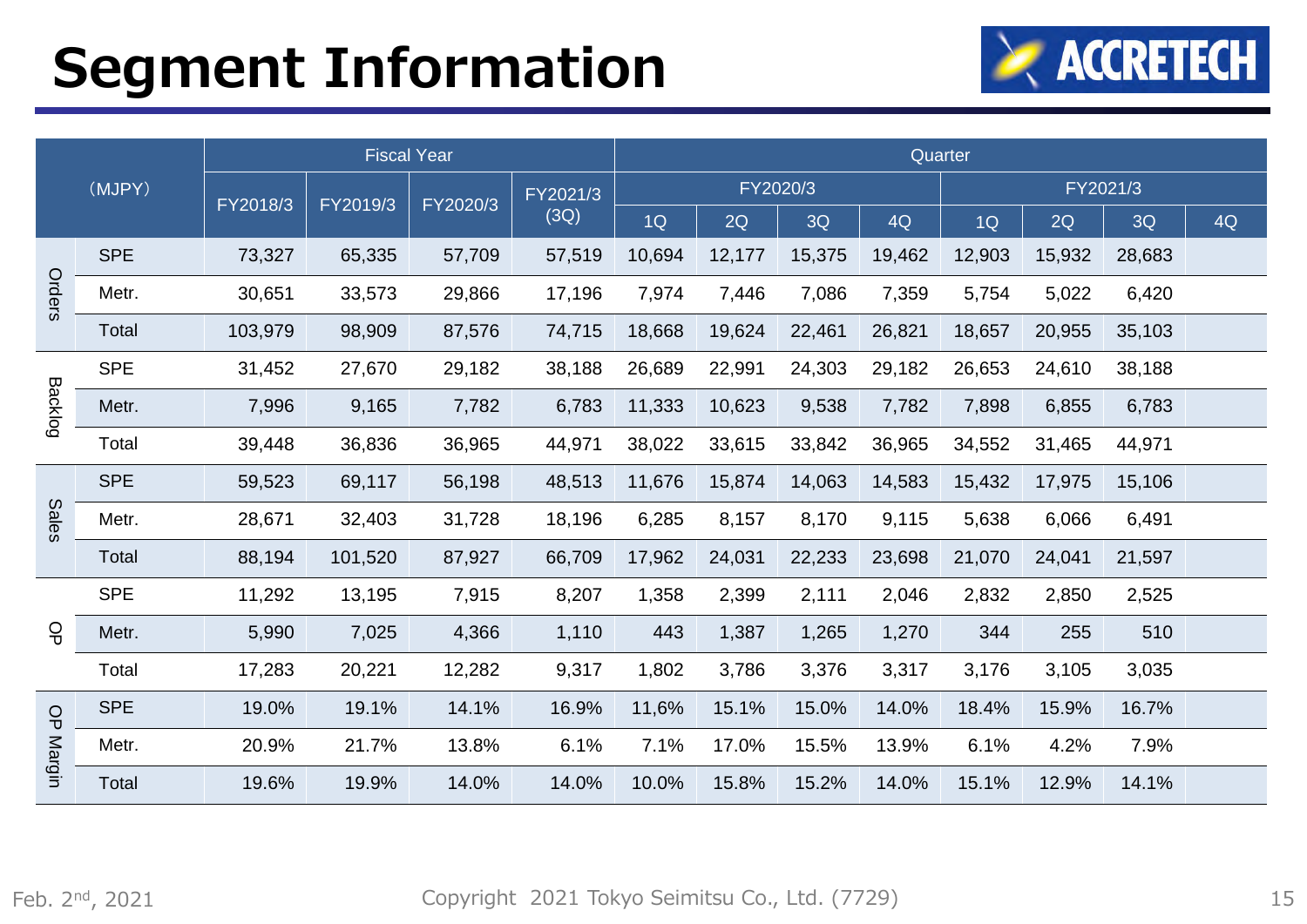# **Statements of Income**



|                                                      | <b>Fiscal Year</b> |          |          |          | Quarter        |          |        |        |                |                          |          |    |
|------------------------------------------------------|--------------------|----------|----------|----------|----------------|----------|--------|--------|----------------|--------------------------|----------|----|
| (MJPY)                                               |                    |          |          | FY2021/3 |                | FY2019/3 |        |        |                |                          | FY2020/3 |    |
|                                                      | FY2018/3           | FY2019/3 | FY2020/3 | (3Q)     | 1Q             | 2Q       | 3Q     | 4Q     | 1Q             | 2Q                       | 3Q       | 4Q |
| <b>Net Sales</b>                                     | 88,194             | 101,520  | 87,927   | 66,709   | 17,962         | 24,031   | 22,233 | 23,698 | 21,070         | 24,041                   | 21,597   |    |
| Cost of goods sold                                   | 53,818             | 60,430   | 53,452   | 41,801   | 10,862         | 14,687   | 13,357 | 14,544 | 12,863         | 15,433                   | 13,504   |    |
| <b>Gross Profit on Sales</b>                         | 34,375             | 41,090   | 34,474   | 24,908   | 7,100          | 9,344    | 8,876  | 9,154  | 8,207          | 8,608                    | 8,093    |    |
| Selling, general and<br>administrative expenses      | 17,092             | 20,869   | 22,192   | 15,591   | 5,297          | 5,557    | 5,499  | 5,837  | 5,030          | 5,502                    | 5,057    |    |
| Operating profit                                     | 17,283             | 20,221   | 12,282   | 9,317    | 1,802          | 3,786    | 3,376  | 3,317  | 3,176          | 3,105                    | 3,035    |    |
| Non-operating income                                 | 170                | 688      | 255      | 325      | 131            | 78       | 102    | $-57$  | 194            | 118                      | 106      |    |
| Non-operating expenses                               | 138                | 104      | 177      | 291      | 38             | 18       | 51     | 68     | 25             | 153                      | 205      |    |
| <b>Recurring Profit</b>                              | 17,316             | 20,805   | 12,360   | 9,352    | 1,895          | 3,846    | 3,426  | 3,191  | 3,345          | 3,070                    | 2,936    |    |
| Extraordinary gains                                  | $\overline{4}$     | 58       | 57       | 156      | $\overline{2}$ | 10       | 43     | 1      | 6              | $\overline{\phantom{a}}$ | 149      |    |
| <b>Extraordinary losses</b>                          | $\overline{2}$     | 419      | 1,712    | 402      |                |          | 42     | 1,669  | $\blacksquare$ | 293                      | 108      |    |
| Profit before income taxes<br>and minority interests | 17,318             | 20,443   | 10,705   | 9,105    | 1,897          | 3,856    | 3,427  | 1,523  | 3,351          | 2,776                    | 2,977    |    |
| Total Income tax and others                          | 4,542              | 5,719    | 3,598    | 2,172    | 505            | 1,009    | 1,153  | 930    | 886            | 573                      | 712      |    |
| Net Profit attributable to<br>Owners of the Parent   | 12,717             | 14,665   | 7,156    | 6.942    | 1,402          | 2,859    | 2,281  | 613    | 2,470          | 2,207                    | 2,264    |    |
| Net Profit per Share<br>(Yen)                        | 306.41             | 352.92   | 171.89   | 167.01   | 33.70          | 68.69    | 54.80  | 14.73  | 59.30          | 52.98                    | 54.73    |    |
| Net Profit per Share<br>(diluted) (Yen)              | 304.02             | 350.23   | 170.72   | 165.70   |                |          |        |        |                |                          |          |    |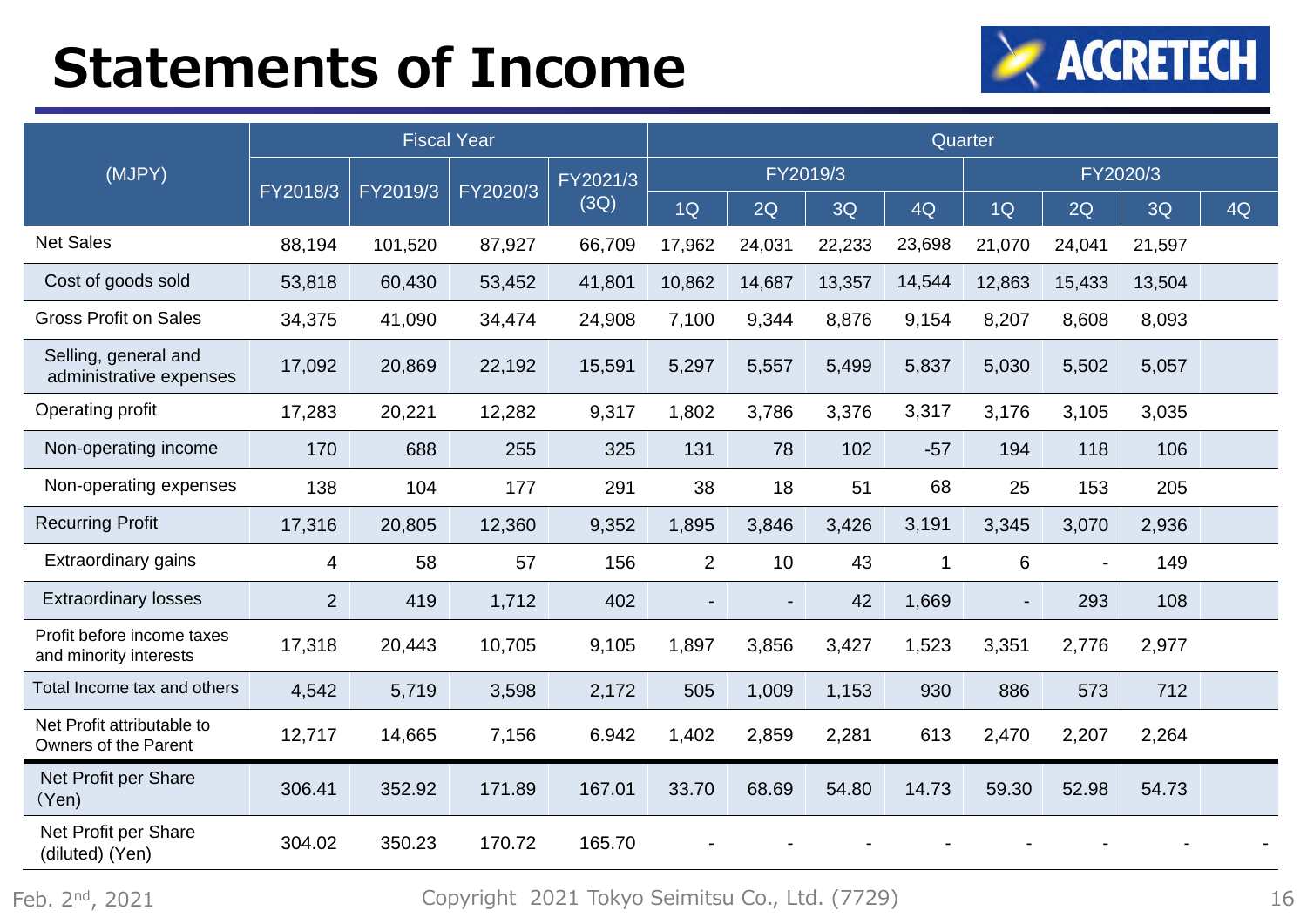# **Balance Sheet**



|                                         | (MJPY)                      | FY2018/3 | FY2019/3 | FY2020/3 | FY2021/3 (3Q) |
|-----------------------------------------|-----------------------------|----------|----------|----------|---------------|
|                                         | Cash and cash equivalents   | 37,220   | 41,518   | 34,640   | 37,146        |
|                                         | Accounts Receivable X1      | 33,439   | 36,146   | 29,633   | 26,829        |
| Current Assets                          | Inventories                 | 22,325   | 29,995   | 30,152   | 32,207        |
|                                         | <b>Others</b>               | 3,364    | 2,434    | 3,345    | 3,098         |
|                                         | Total                       | 96,349   | 110,094  | 97,771   | 99,279        |
|                                         | <b>Total Fixed Assets</b>   | 36,645   | 47,478   | 48,777   | 50,825        |
| <b>Total Assets</b>                     |                             | 132,995  | 157,573  | 146,549  | 150,104       |
|                                         | Accounts Payable X2         | 21,870   | 26,328   | 16,895   | 21,533        |
| Current<br>Liabilities                  | <b>Others</b>               | 10,936   | 14,620   | 12,121   | 12,952        |
|                                         | Total                       | 32,807   | 40,948   | 29,017   | 34,486        |
|                                         | Total long-term liabilities | 833      | 9,220    | 7,857    | 5,812         |
|                                         | <b>Total Liabilities</b>    | 33,640   | 50,169   | 36,874   | 40,298        |
|                                         | <b>Total Net Assets</b>     | 99,354   | 107,403  | 109,674  | 109,806       |
| <b>Total Liabilities and Net Assets</b> |                             | 132,995  | 157,573  | 146,549  | 150,104       |
| Total interest-bearing debt             |                             | 1,351    | 11,415   | 9,641    | 7,598         |
| Equity Ratio(%)                         |                             | 74.0%    | 67.3%    | 73.9%    | 72.2%         |
| $ROE(\% )$                              |                             | 13.8%    | 14.4%    | 6.7%     |               |

※1: Incl. Electronically recorded monetary claims ※2: Incl. Electronically recorded obligations-operating